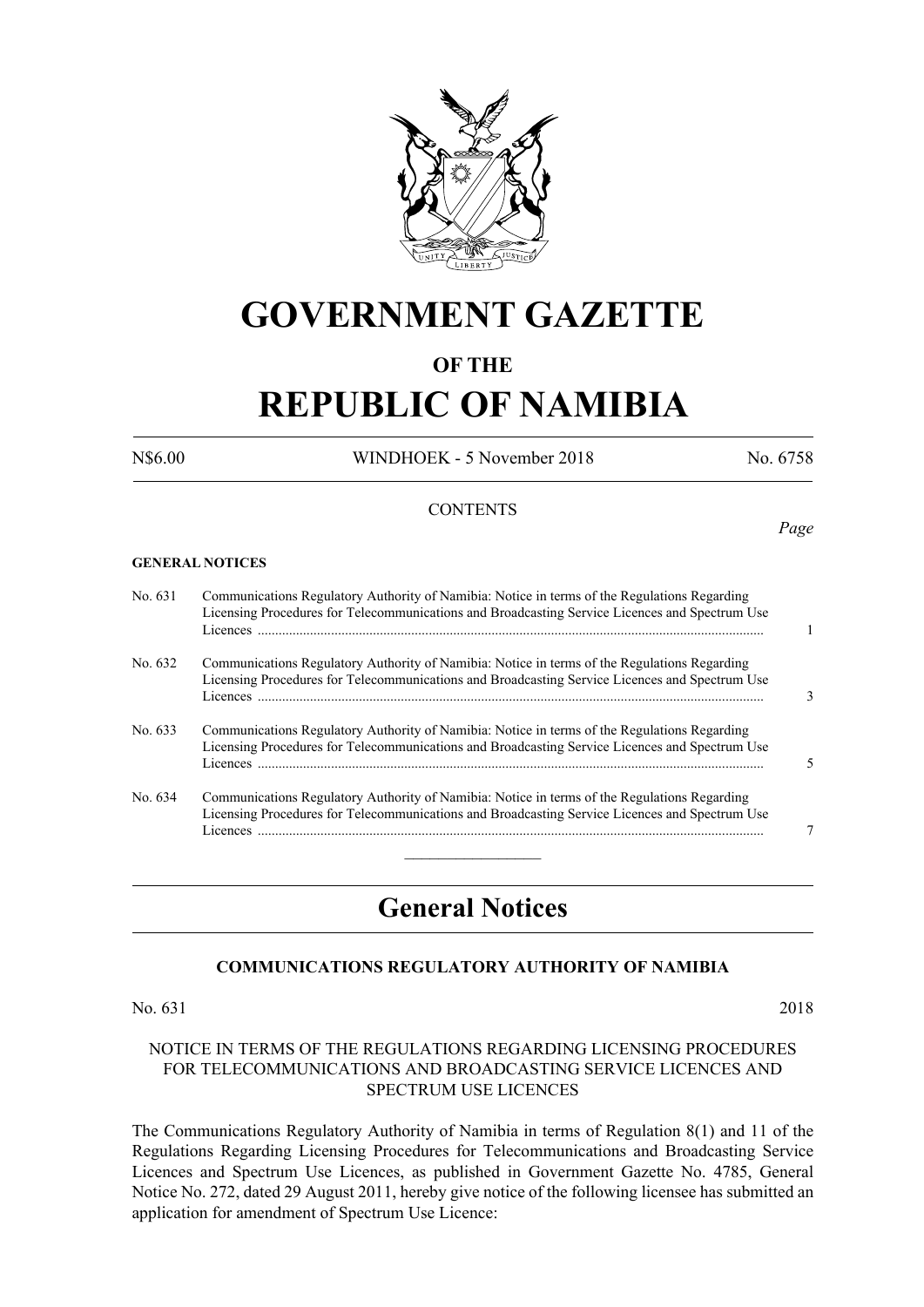| Party providing<br>Distribution<br>Signal | Own                                                                                                                                                                                                                                                                 |  |
|-------------------------------------------|---------------------------------------------------------------------------------------------------------------------------------------------------------------------------------------------------------------------------------------------------------------------|--|
| Coverage Area<br>Geographic               | surrounding areas<br>Oshakati and                                                                                                                                                                                                                                   |  |
| <b>Grounds for Amendment</b>              | Indangwa PowerCom tower, thus covering a larger<br>will provide superior performance over the 40m<br>geographical area and reducing the exposure to<br>200m being provided by Oshakati NBC tower<br>The beam type of the antenna at a height of<br>electromagnetic. |  |
| ndment<br>Proposed Amer                   | 17°48'46.35"<br>from Ondangwa PowerCom tower<br>$(S17°54°55.27" E15°17'17.22)$ to<br>Transmitter<br>15°43'13.32"E<br>Relocation of the FM<br>Oshakati NBC tower (1                                                                                                  |  |
| Category of Licence                       | Aaroela Trust   Spectrum Use License                                                                                                                                                                                                                                |  |
| dicensee                                  |                                                                                                                                                                                                                                                                     |  |

 $\overline{\phantom{a}}$ 

 $\mathbf{r}$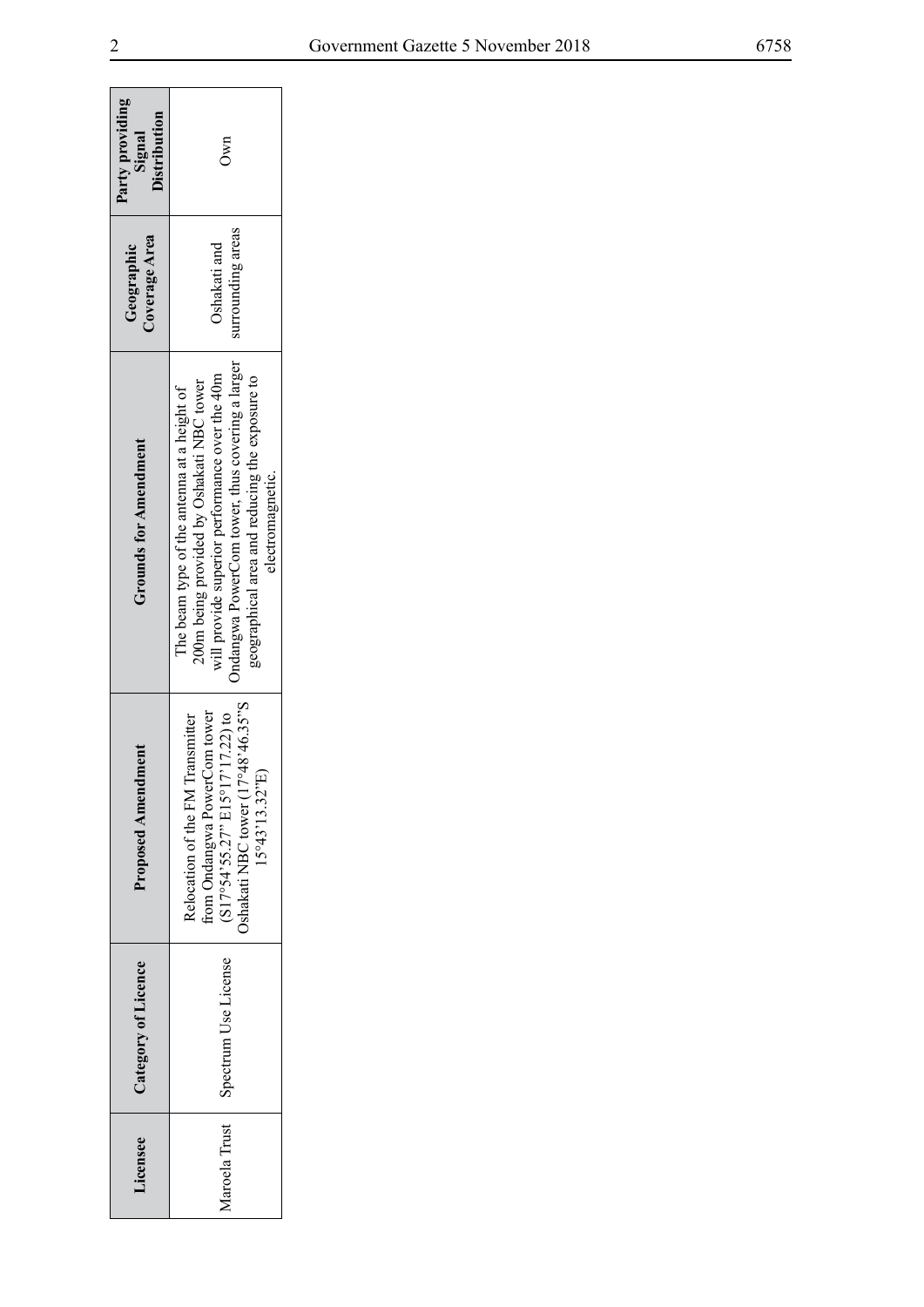The Licensee may submit written reply comments within fourteen (14) days from the due date of the written public comments.

All written submissions must contain the name and contact details of the person making the written submissions and the name and contact details of the person for whom the written submission is made, if different and be clear and concise.

All written submissions and reply comments must be made either physically or electronically –

- (1) by hand to the head offices of the Authority, namely Communication House, 56 Robert Mugabe Avenue, Windhoek;
- (2) by post to the head offices of the Authority, namely Private Bag 13309, Windhoek, 9000;
- (3) by electronic mail to the following address: legal@cran.na;
- (4) by facsimile to the following facsimile number: +264 61 222790; or
- (5) by fax to e-mail to: 088642748.

#### **F. K. MBANDEKA CHIEF EXECUTIVE OFFICER COMMUNICATIONS REGULATORY AUTHORITY OF NAMIBIA**

#### **COMMUNICATIONS REGULATORY AUTHORITY OF NAMIBIA**

 $\overline{\phantom{a}}$  , where  $\overline{\phantom{a}}$ 

No. 632 2018

#### NOTICE IN TERMS OF THE REGULATIONS REGARDING LICENSING PROCEDURES FOR TELECOMMUNICATIONS AND BROADCASTING SERVICE LICENCES AND SPECTRUM USE LICENCES

The Communications Regulatory Authority of Namibia, in terms of section 101(13)(a) of the Communications Act, 2009 (Act No. 8 of 2009) and regulation 13(1) of the Regulations Regarding Licensing Procedures for Telecommunications and Broadcasting Service Licences and Spectrum Use Licences, published in Government Gazette No. 4785, General Notice No. 272, dated 29 August 2011, herby gives notice that the Authority intends to modify the Spectrum Use Licences awarded for implementation of studio links to the following licensees: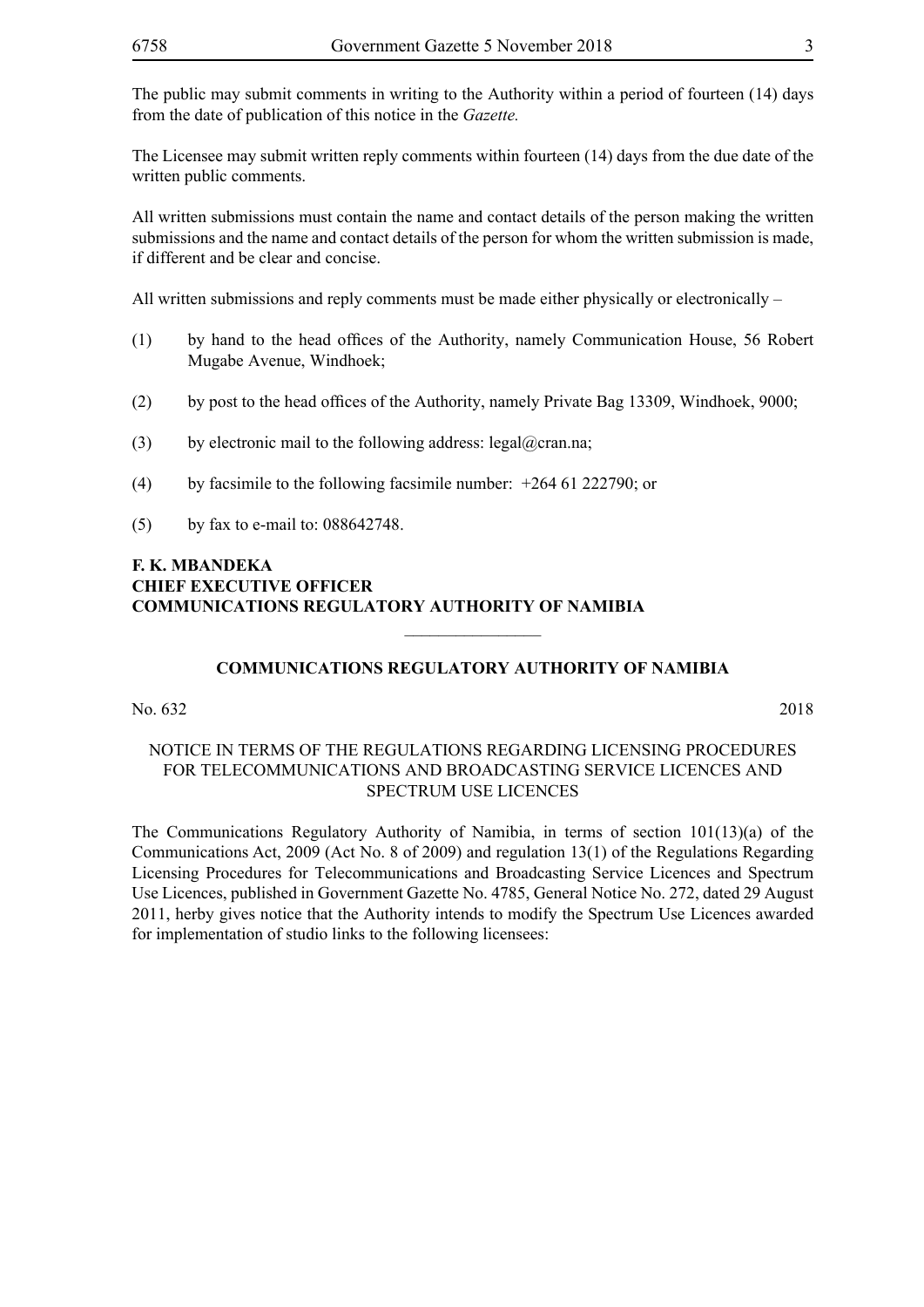| be provided<br>Service to                                                                                              | FIXED                                                                                                                                      | FIXED                                                                                                                                 |
|------------------------------------------------------------------------------------------------------------------------|--------------------------------------------------------------------------------------------------------------------------------------------|---------------------------------------------------------------------------------------------------------------------------------------|
| Modification<br>the proposed<br>Reasons for                                                                            | Implementation<br>of frequency<br>band plan                                                                                                | Implementation<br>of frequency<br>band plan                                                                                           |
| of geographic<br>coverage area<br>Description                                                                          | Windhoek                                                                                                                                   | Windhoek                                                                                                                              |
| modification<br>Proposed                                                                                               | 447.800 MHz<br>442.400 MHz<br>443.050 MHz                                                                                                  |                                                                                                                                       |
| currently assigned<br>radio frequencies<br>to the Licensee<br>or groups of<br>List of radio<br>frequencies             | 854.900 MHz                                                                                                                                | 854.300 MHz<br>855.750 MHz                                                                                                            |
| Type of spectrum license                                                                                               | Use Licences as<br>5037, General Notice No.<br>Government Gazette No.<br>issued on 13 September<br>2012, published in<br>305<br>Spectrum U | Spectrum Use Licences as<br>5037, General Notice No.<br>Government Gazette No.<br>issued on 13 September<br>2012, published in<br>305 |
| Namibian citizens<br>Namibian citizens<br>stock owned by<br>Percentage of<br>controlled by<br>or Namibian<br>companies | 100%<br>100%                                                                                                                               |                                                                                                                                       |
| incorporation<br>or place of<br>citizenship<br>Licensee's                                                              | Namibian                                                                                                                                   |                                                                                                                                       |
| Licensee                                                                                                               | 99FM (Pty)<br>Ħ                                                                                                                            | Media for<br>Christ                                                                                                                   |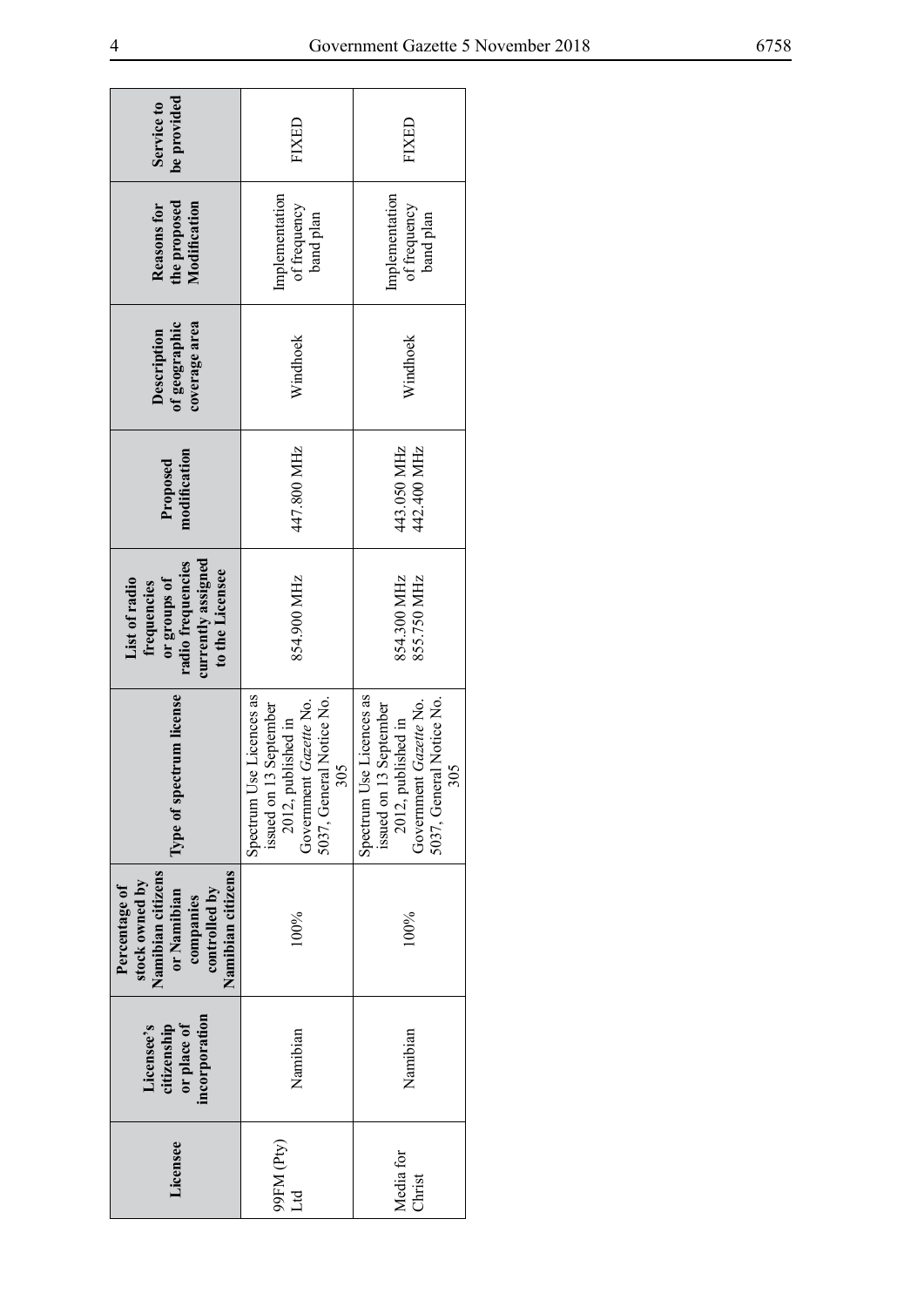If the Authority considers it necessary, it will provide the opportunity to the licensee to respond to the public comments. If the opportunity to respond is granted, it may not be less than fourteen (14) days from the submission of public comments.

All written submissions must contain the name and contact details of the person making the written submissions and the name and contact details of the person for whom the written submission is made, if different and be clear and concise.

All written submissions and reply comments must be made either physically or electronically  $-$ 

- (1) by hand to the head offices of the Authority, namely Communication House, 56 Robert Mugabe Avenue, Windhoek;
- (2) by post to the head offices of the Authority, namely Private Bag 13309, Windhoek, 9000;
- (3) by electronic mail to the following address: legal@cran.na;
- (4) by facsimile to the following facsimile number: +264 61 222790; or
- (5) by fax to e-mail to: 088642748.

#### **F. K. MBANDEKA CHIEF EXECUTIVE OFFICER COMMUNICATIONS REGULATORY AUTHORITY OF NAMIBIA**

#### **COMMUNICATIONS REGULATORY AUTHORITY OF NAMIBIA**

 $\overline{\phantom{a}}$  , where  $\overline{\phantom{a}}$ 

No. 633 2018

#### NOTICE IN TERMS OF THE REGULATIONS REGARDING LICENSING PROCEDURES FOR TELECOMMUNICATIONS AND BROADCASTING SERVICE LICENCES AND SPECTRUM USE LICENCES

The Communications Regulatory Authority of Namibia, in terms of Section 101(13) of the Communications Act, 2009 (Act No. 8 of 2009), and regulation 13 of the Regulations Regarding Licensing Procedures for Telecommunications and Broadcasting Service Licences and Spectrum Use Licences published in Government Gazette No. 4785, General Notice No. 272, dated 29 August 2011, hereby gives notice that it intends to modify the Spectrum Use Licence awarded to the following Licensee: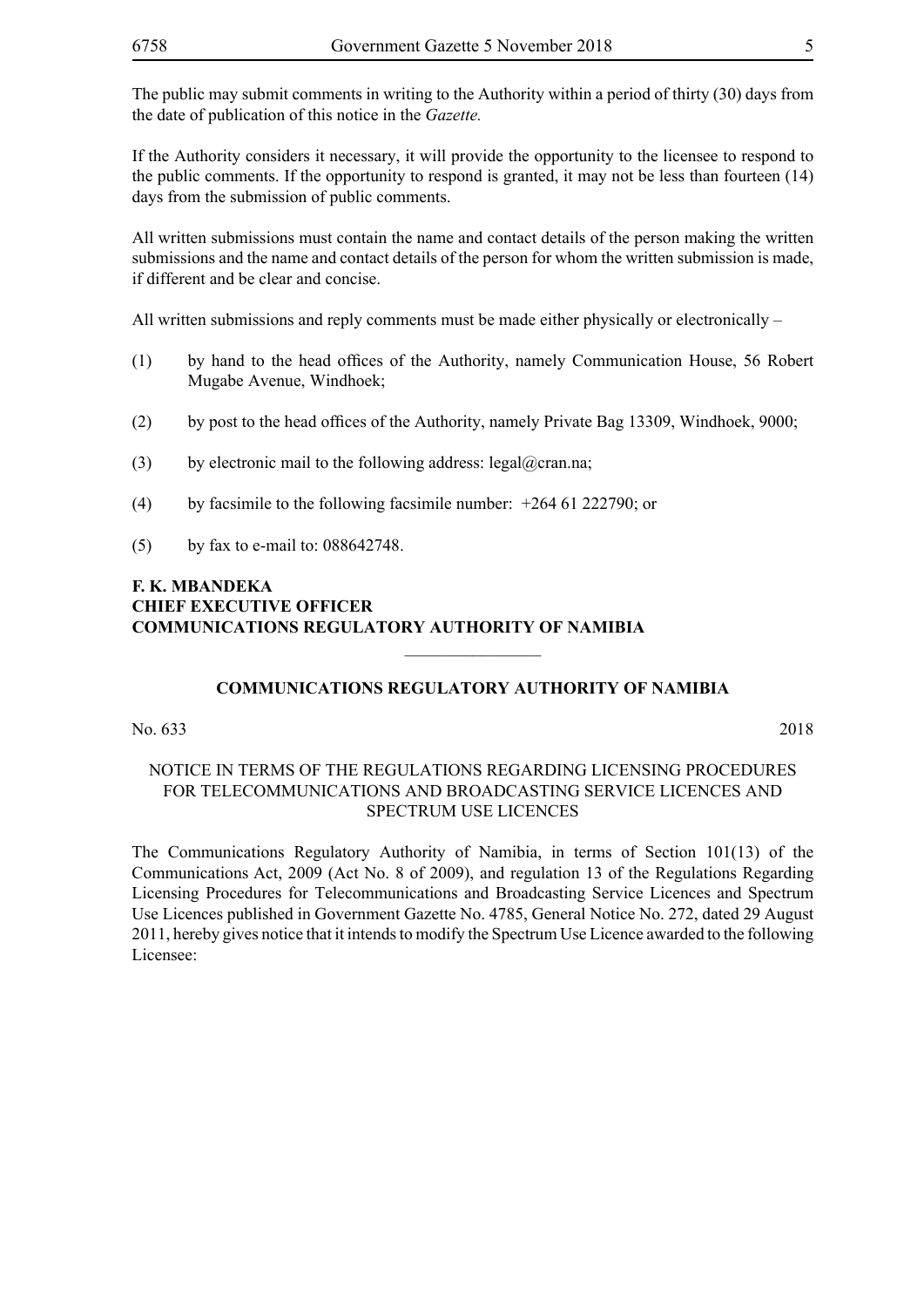| provid-<br>ing Signal<br>Distribu-<br>Party<br>tion                  |                                                                                                                           | Own                                                                                                                                                                                                                    |  |
|----------------------------------------------------------------------|---------------------------------------------------------------------------------------------------------------------------|------------------------------------------------------------------------------------------------------------------------------------------------------------------------------------------------------------------------|--|
| Service to be<br>provided us-<br>ing frequen-<br>cies applied<br>for |                                                                                                                           | FM Broad-<br>casting                                                                                                                                                                                                   |  |
|                                                                      | group of<br>cies to be<br>Proposed<br>frequen-<br>frequen-<br>assigned<br>radio<br>cy or                                  | 107.2<br>MHz                                                                                                                                                                                                           |  |
| Grounds for modifica-<br>tion                                        |                                                                                                                           | assigned to Fresh FM for<br>quency has already been<br>graphical area of Rundu<br>on the Arandsness NBC<br>102.7 MHz for the geo-<br>assigned the frequency<br>The licensee has been<br>tower. The same fre-<br>Rundu. |  |
|                                                                      | or group of<br>frequencies<br>frequency<br>modified<br>Radio                                                              | 102.7 MHz                                                                                                                                                                                                              |  |
|                                                                      | City/<br>Town                                                                                                             | Arend-<br>Tower)<br>$C$ BC<br>snes                                                                                                                                                                                     |  |
| Description of geographic cover-<br>age area (s)                     | District                                                                                                                  | Rundu                                                                                                                                                                                                                  |  |
|                                                                      | Region                                                                                                                    | Kavango<br>East                                                                                                                                                                                                        |  |
|                                                                      | Type of<br>licence<br>held                                                                                                | trum Use<br>Licence<br>Spec-                                                                                                                                                                                           |  |
| Percentage of<br>Stock owned                                         | or Namibian<br>by Namibian<br>Citizens<br>ian Citizens<br>Companies<br>controlled<br>by Namib-<br>citizens or<br>Namibian | 100%                                                                                                                                                                                                                   |  |
|                                                                      | Licensee's<br>incorpora-<br>tion<br>place of                                                                              | Namibia                                                                                                                                                                                                                |  |
|                                                                      | Licensee                                                                                                                  | Trustco Admin-<br>istrative Sup-<br>port Services<br>(Pty) Ltd                                                                                                                                                         |  |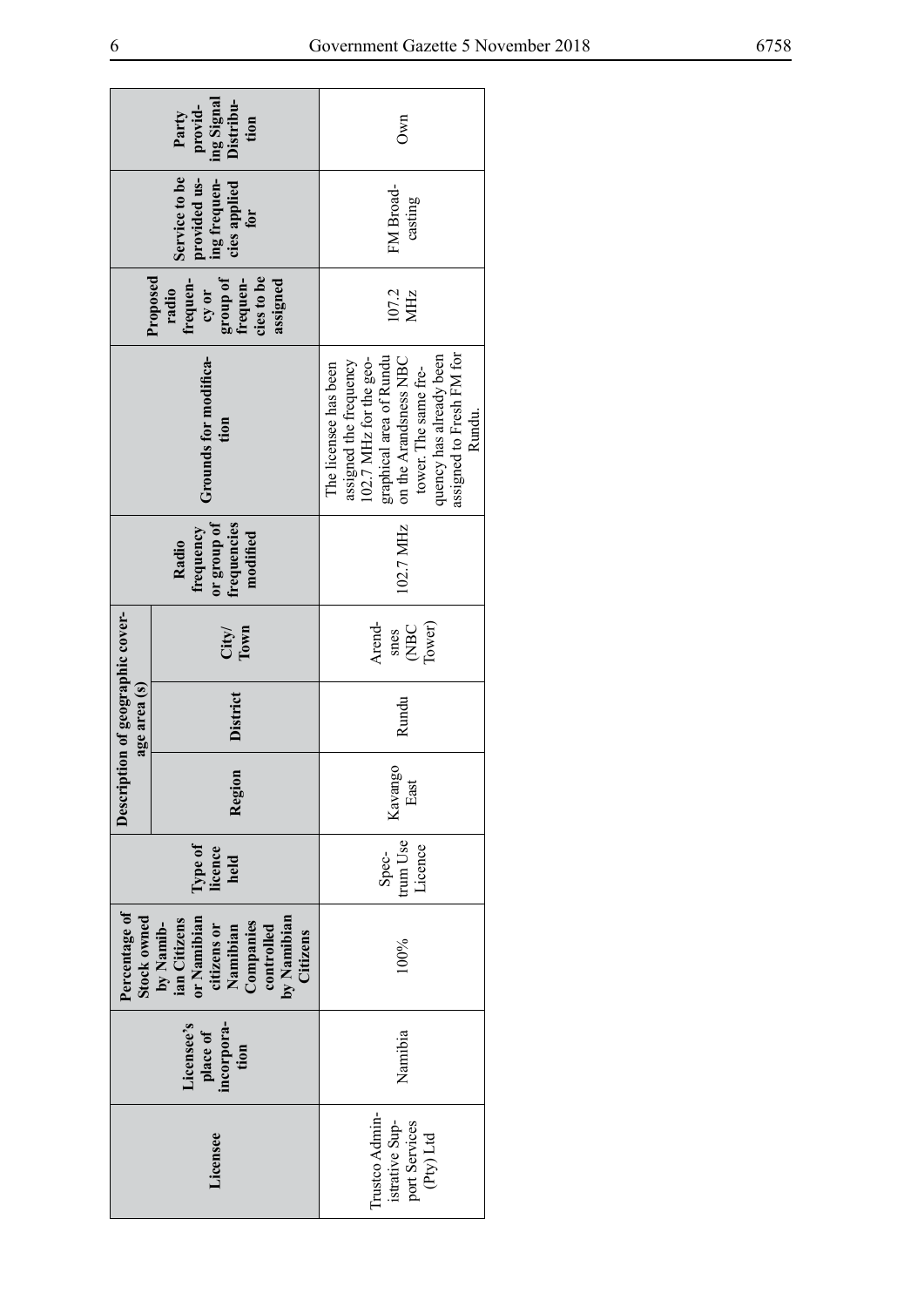The public may submit comments in writing to the Authority within a period of thirty (30) days from the date of publication of this notice in the *Gazette.* 

If the Authority considers it necessary, it will provide the opportunity to the licensee to respond to the public comments. If the opportunity to respond is granted, it may not be less than fourteen (14) days from the submission of public comments.

All written submissions must contain the name and contact details of the person making the written submissions and the name and contact details of the person for whom the written submission is made, if different and be clear and concise.

All written submissions and reply comments must be made either physically or electronically  $-$ 

- (1) by hand to the head offices of the Authority, namely Communication House, 56 Robert Mugabe Avenue, Windhoek;
- (2) by post to the head offices of the Authority, namely Private Bag 13309, Windhoek 9000;
- (3) by electronic mail to the following address:  $\text{legal}(\partial \text{cran}.\text{na})$ ; and
- (4) by facsimile to the following facsimile number:  $+264$  61 222790.
- (5) by fax to e-mail to: 0886550852

### **F. K. MBANDEKA CHIEF EXECUTIVE OFFICER COMMUNICATIONS REGULATORY AUTHORITY OF NAMIBIA**

#### **COMMUNICATIONS REGULATORY AUTHORITY OF NAMIBIA**

 $\overline{\phantom{a}}$  , where  $\overline{\phantom{a}}$ 

No. 634 2018

#### NOTICE IN TERMS OF THE REGULATIONS REGARDING LICENSING PROCEDURES FOR TELECOMMUNICATIONS AND BROADCASTING SERVICE LICENCES AND SPECTRUM USE LICENCES

The Communications Regulatory Authority of Namibia, in terms of Regulation 11(1) of the Regulations Regarding Licensing Procedures for Telecommunications and Broadcasting Service Licences and Spectrum Use Licences, published in Government Gazette No. 4785, General Notice No. 272, dated 29 August 2011 (as amended), hereby gives notice that with effect from 30 September 2018, and notwithstanding the date of publication in the *Gazette*, it has approved the following transfers:

#### **a) Transfer of licence and transfer of control of licences**

| <b>Type of License</b>                                                   | <b>Transferor</b>                     | <b>Transferee</b> | Percentage of<br><b>Stock Being</b><br><b>Transferred</b> |
|--------------------------------------------------------------------------|---------------------------------------|-------------------|-----------------------------------------------------------|
| <b>Commercial Broadcasting Service Licence</b>                           | Carol Ann van der Walt   EFM Radio CC |                   | 100%                                                      |
| Spectrum Use Licences<br>Swakopmund $-91.3$ MHz<br>Walvisbay $-91.3$ MHz | Carol Ann van der Walt   EFM Radio CC |                   | $100\%$                                                   |